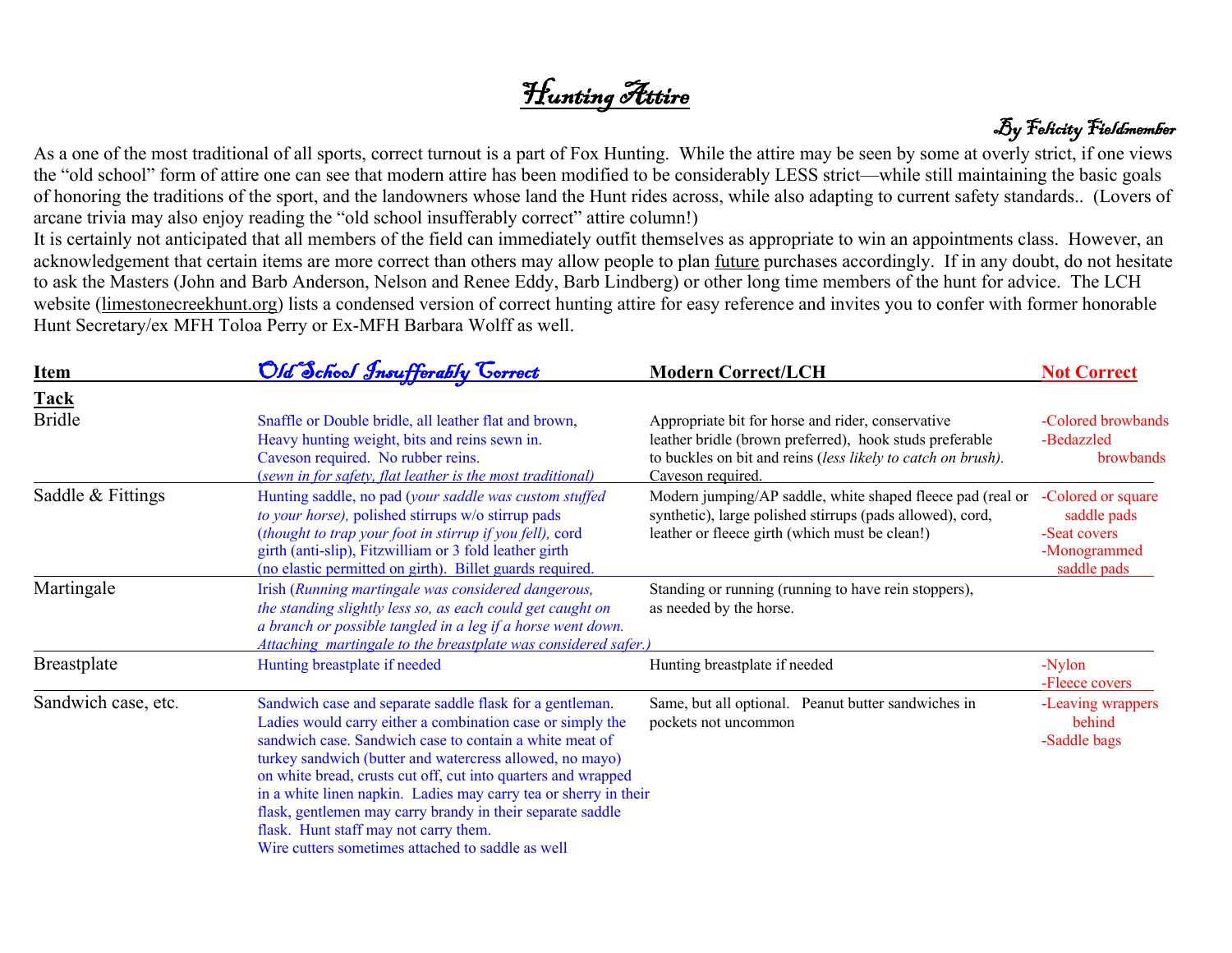| Item            |                                         | Old School Insufferably Correct                                                                                                                                                                                                                                                                                                                                  | <b>Modern Correct/LCH</b>                                                                                                                                                                                                                  | <b>Not Correct</b>                                                                |
|-----------------|-----------------------------------------|------------------------------------------------------------------------------------------------------------------------------------------------------------------------------------------------------------------------------------------------------------------------------------------------------------------------------------------------------------------|--------------------------------------------------------------------------------------------------------------------------------------------------------------------------------------------------------------------------------------------|-----------------------------------------------------------------------------------|
|                 | <b>Attire-Formal Season</b>             |                                                                                                                                                                                                                                                                                                                                                                  |                                                                                                                                                                                                                                            |                                                                                   |
| Coat            |                                         |                                                                                                                                                                                                                                                                                                                                                                  |                                                                                                                                                                                                                                            |                                                                                   |
|                 | Gentlemen w/colors                      | Scarlet frock coat w/hunt colors on collar,<br>brass hunt buttons or plain black melton, or swallowtail coat<br>(black coats will not have colors on collars)                                                                                                                                                                                                    | Scarlet w/LCH colors on collar, brass LCH buttons                                                                                                                                                                                          | -Non-conservative<br>color or tweed coats.                                        |
|                 | Gentlemen w/o colors<br>Ladies w/colors | Black wool melton, single vent<br>Black wool melton, frock or shadbelly w/hunt color on<br>collars. Black bone buttons w/hunt emblem<br>The only ladies to wear scarlet are MFHs                                                                                                                                                                                 | Black wool melton, single vent most correct<br>Black wool melton w/LCH color on collars, frock or<br>shadbelly. Black bone buttons w/hunt emblem<br>Female MFHs and Huntsmen may wear scarlet                                              | - Wearing of hunt<br>colors/buttons before<br>being awarded.                      |
|                 | Ladies w/o colors<br>Juniors            | Black wool melton, single vent w/plain collars and buttons<br>Conservative color coats, rateatcher permissible-shadbelly<br>coats not allowed on juniors<br>(A few hunts had different color coats-confederate<br>gray, navy, etc.)<br>(Note that "colors" should not be worn to an away meet or<br>when visiting unless invited to do so by that hunt's Master) | Black wool melton, single vent w/plain collars and buttons<br>Conservative color coats, rateatcher permissible                                                                                                                             |                                                                                   |
| Vest            |                                         | Canary, occasionally white or various tattersalls<br>(varies by hunt)                                                                                                                                                                                                                                                                                            | Canary                                                                                                                                                                                                                                     | -not carnary or<br>tattersall                                                     |
| <b>Breeches</b> |                                         |                                                                                                                                                                                                                                                                                                                                                                  |                                                                                                                                                                                                                                            |                                                                                   |
|                 | Gentlemen w/colors                      | White if wearing scarlet                                                                                                                                                                                                                                                                                                                                         | White if wearing scarlet                                                                                                                                                                                                                   | -Dark colors, grey                                                                |
|                 | All others                              | Tan, buff, canary, rust (varies by hunt)                                                                                                                                                                                                                                                                                                                         | Tan, buff, canary                                                                                                                                                                                                                          | -Riding tights/pull                                                               |
|                 |                                         | Loose fitting w/3-4 buttons at the knee                                                                                                                                                                                                                                                                                                                          | Loose fitting                                                                                                                                                                                                                              | on breeches                                                                       |
|                 | Juniors                                 | Tan, buff, canary or rust jodphurs                                                                                                                                                                                                                                                                                                                               | Tan, buff, canary jodphurs                                                                                                                                                                                                                 | -Extreme lycra                                                                    |
|                 |                                         | w/jodhpur straps                                                                                                                                                                                                                                                                                                                                                 | w/jodhpur straps                                                                                                                                                                                                                           | -White w/o scarlet                                                                |
| <b>Boots</b>    |                                         | All boots cleaned and WELL POLISHED                                                                                                                                                                                                                                                                                                                              | All boots cleaned and WELL POLISHED                                                                                                                                                                                                        |                                                                                   |
|                 | Gentlemen w/colors                      | Black dress boots w/brown tops (sewn on)                                                                                                                                                                                                                                                                                                                         | Black dress boots w/brown tops                                                                                                                                                                                                             | Field boots                                                                       |
|                 | Gentlemen w/o                           | Black dress boots (known as "butcher boots")                                                                                                                                                                                                                                                                                                                     | <b>Black dress boots</b>                                                                                                                                                                                                                   | -Half chaps/chaps                                                                 |
|                 | Ladies w/colors                         | Black dress boots w/ patent leather tops (sewn on)                                                                                                                                                                                                                                                                                                               | Black dress boots w/or w/o patent leather tops                                                                                                                                                                                             | -Brown boots                                                                      |
|                 | Ladies w/o                              | Black dress boots ("butcher boots")                                                                                                                                                                                                                                                                                                                              | <b>Black dress boots</b>                                                                                                                                                                                                                   | -Not clean or                                                                     |
|                 |                                         | Tabs on boots sewn on, but not sewn down                                                                                                                                                                                                                                                                                                                         |                                                                                                                                                                                                                                            | polished                                                                          |
|                 |                                         | All wore boot garters in black, patent (w/patent top boots<br>for ladies) or white (with gentlemen's white breeches)                                                                                                                                                                                                                                             | (Boot garters now seldom seen)<br>$(Zi$ <i>ppers</i> $OK)$                                                                                                                                                                                 |                                                                                   |
|                 |                                         | Shined rubber riding boots sometimes allowed in bad weather<br>(Field boot were considered very informal, and weren't<br>often seen in anything but brown until the late 1970's<br>and thus weren't ever considered an option for formal.)<br>No zippers!                                                                                                        | (Field boots are considered more of a safety issue during formal season than<br>cubbing as during formal the hunt is often faster and harder. The issue at hand is<br>the possibility of sticks or limbs becoming entangled in the laces.) |                                                                                   |
| <b>Shirts</b>   |                                         | White long sleeved rateatcher shirt, white stocktie<br>(NOT pre-tied) w/plain gold pin worn horizontally, plus<br>small safety pins holding ends of stock tie down under<br>vest. (Men's stock pin 3", ladies 2 1/2". Staff in some<br>Hunts wear their stock pin vertically)                                                                                    | Same as Old School                                                                                                                                                                                                                         | - Colored shirts or<br>stock ties.<br>-Frilly stockties<br><b>Fancy stockpins</b> |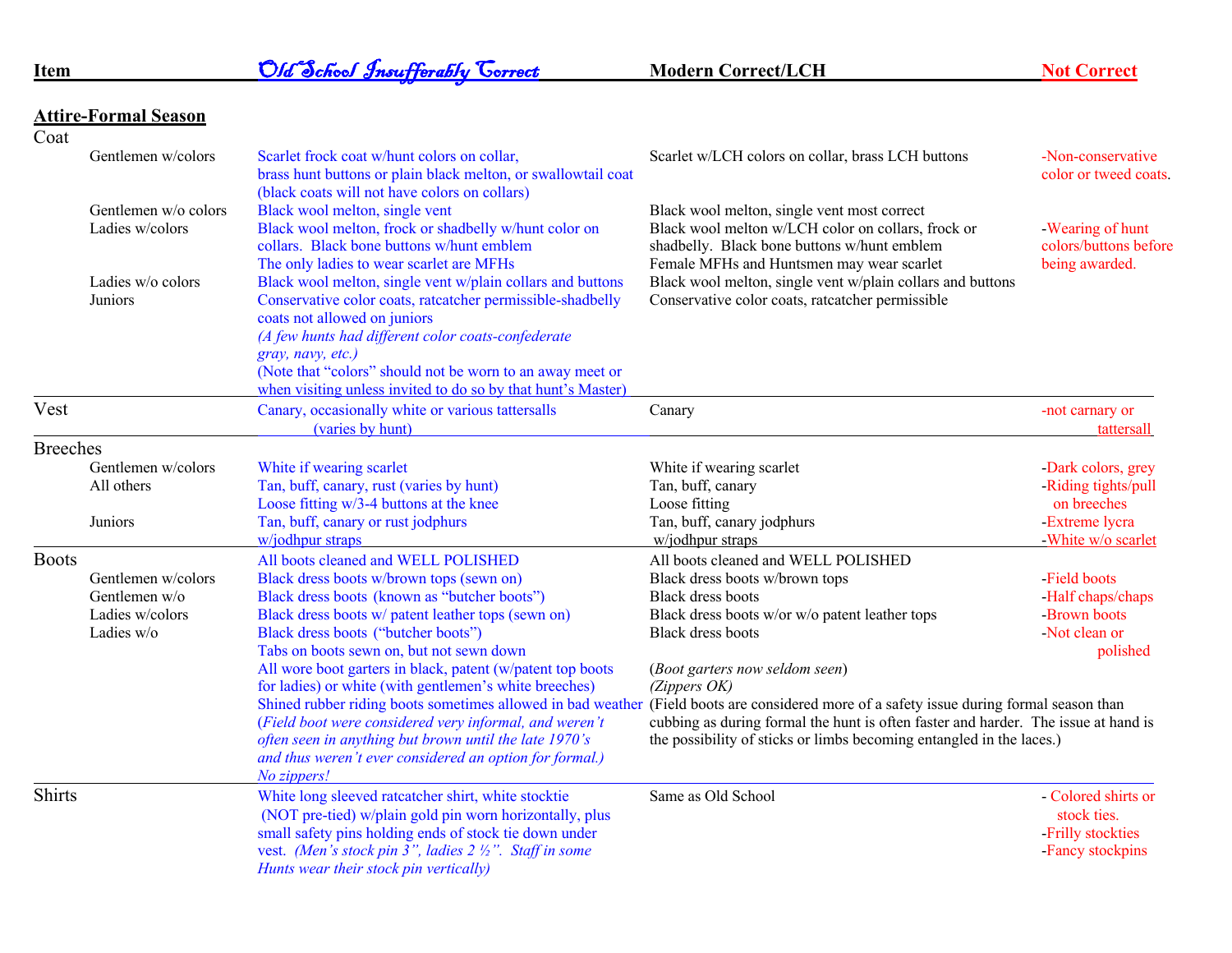## **Item Old School Insufferably Correct** Modern Correct/LCH Not Correct

## **Attire-Formal Season (con't)**

| Gloves             | Brown leather, yellow chamois<br>White string rain gloves carried under girth, each on the<br>correct side, thumbs turned against palm of glove,<br>fingers facing forward to peek out from under saddle flap<br>(black gloves were not used as when they got sweaty or<br>wet they would stain your hands) | Optional or brown leather, yellow chamois<br>or white string rain gloves. (Optional--<br>but recommended to combat blisters!) | Colored, black               |
|--------------------|-------------------------------------------------------------------------------------------------------------------------------------------------------------------------------------------------------------------------------------------------------------------------------------------------------------|-------------------------------------------------------------------------------------------------------------------------------|------------------------------|
| Headgear           | Note: NONE of this is considered protective headgear!                                                                                                                                                                                                                                                       |                                                                                                                               |                              |
| Gentlemen w/colors | Top hat (brim over 6") w/scarlet (w/scarlet hat cord),<br>black hunt derby w/hat cord w/black melton coat                                                                                                                                                                                                   | Conservative color approved helmet w/harness                                                                                  | -Non-approved<br>helmet      |
| Gentlemen $w/o$    | Black hunt derby w/hat cord                                                                                                                                                                                                                                                                                 | Conservative color approved helmet w/ harness                                                                                 | <b>Garish colored</b>        |
| Ladies w/colors    | Top hat (brim over 5") w/shadbelly                                                                                                                                                                                                                                                                          | Conservative color approved helmet w/ harness                                                                                 | helmets                      |
|                    | Black hunt derby w/ hat cord w/black melton                                                                                                                                                                                                                                                                 | Hair in hairnets                                                                                                              | -Hair not constrained        |
|                    | Hairnets mandatory, hair up under helmet                                                                                                                                                                                                                                                                    |                                                                                                                               | in hairnet                   |
| Ladies w/o         | Black hunt derby w/hat cord                                                                                                                                                                                                                                                                                 | Conservative color approved helmet w/ harness                                                                                 |                              |
|                    | Hairnets mandatory, hair up under helmet                                                                                                                                                                                                                                                                    | Hair in hairnets                                                                                                              |                              |
|                    | (Note that some old school Masters during the 70's required                                                                                                                                                                                                                                                 |                                                                                                                               |                              |
|                    | men with long hair to use hairnets as well)                                                                                                                                                                                                                                                                 |                                                                                                                               |                              |
| Juniors            | Black Hunt cap, girls allowed pigtails down back                                                                                                                                                                                                                                                            | Conservative color approved helmet w/ harness                                                                                 |                              |
|                    | (Notice that the only adults allowed to wear hunt caps                                                                                                                                                                                                                                                      |                                                                                                                               |                              |
|                    | were hunt staff, ex-masters, farmers and their wives.                                                                                                                                                                                                                                                       |                                                                                                                               |                              |
|                    | Professional hunt staff wore the ribbons on the back of the<br>cap down, honorary staff wore the ribbons up.                                                                                                                                                                                                |                                                                                                                               |                              |
| Jewelry            | Women allowed wedding rings & small studs in ears (pearl).                                                                                                                                                                                                                                                  | Discrete jewelry                                                                                                              | -Hoop or large               |
|                    | All allowed St. Hubert's medal in pocket                                                                                                                                                                                                                                                                    | St. Hubert's medal                                                                                                            |                              |
|                    | No perfume/scent worn (as this might interfere with the                                                                                                                                                                                                                                                     |                                                                                                                               | earrings<br>Fancy stock pins |
|                    | hounds and scent conditions. Some Masters also forbade                                                                                                                                                                                                                                                      |                                                                                                                               |                              |
|                    | flyspray on horses for the same reason.)                                                                                                                                                                                                                                                                    |                                                                                                                               |                              |
| <b>Spurs</b>       | Plain blunt spurs w/ black straps                                                                                                                                                                                                                                                                           | Plain blunt spurs w/straps if needed                                                                                          | -Western spurs               |
|                    | (These were considered mandatory as you did not want                                                                                                                                                                                                                                                        |                                                                                                                               | -Cavalry spurs/straps        |
|                    | to have to hit your horse with your hunt whip if you needed                                                                                                                                                                                                                                                 |                                                                                                                               |                              |
|                    | to get his attention)                                                                                                                                                                                                                                                                                       |                                                                                                                               |                              |
| Whip               | Hunt whip w/thong and popper, held 2/3 of the way up                                                                                                                                                                                                                                                        | Hunt whip w/thong and popper                                                                                                  | Dressage whips               |
|                    | (not at top), thong may be looped but never wrapped                                                                                                                                                                                                                                                         |                                                                                                                               |                              |
|                    | around whip. A whip should not be cracked or used                                                                                                                                                                                                                                                           |                                                                                                                               |                              |
|                    | towards a hound unless you have been specifically asked by                                                                                                                                                                                                                                                  |                                                                                                                               |                              |
|                    | hunt staff.                                                                                                                                                                                                                                                                                                 |                                                                                                                               |                              |